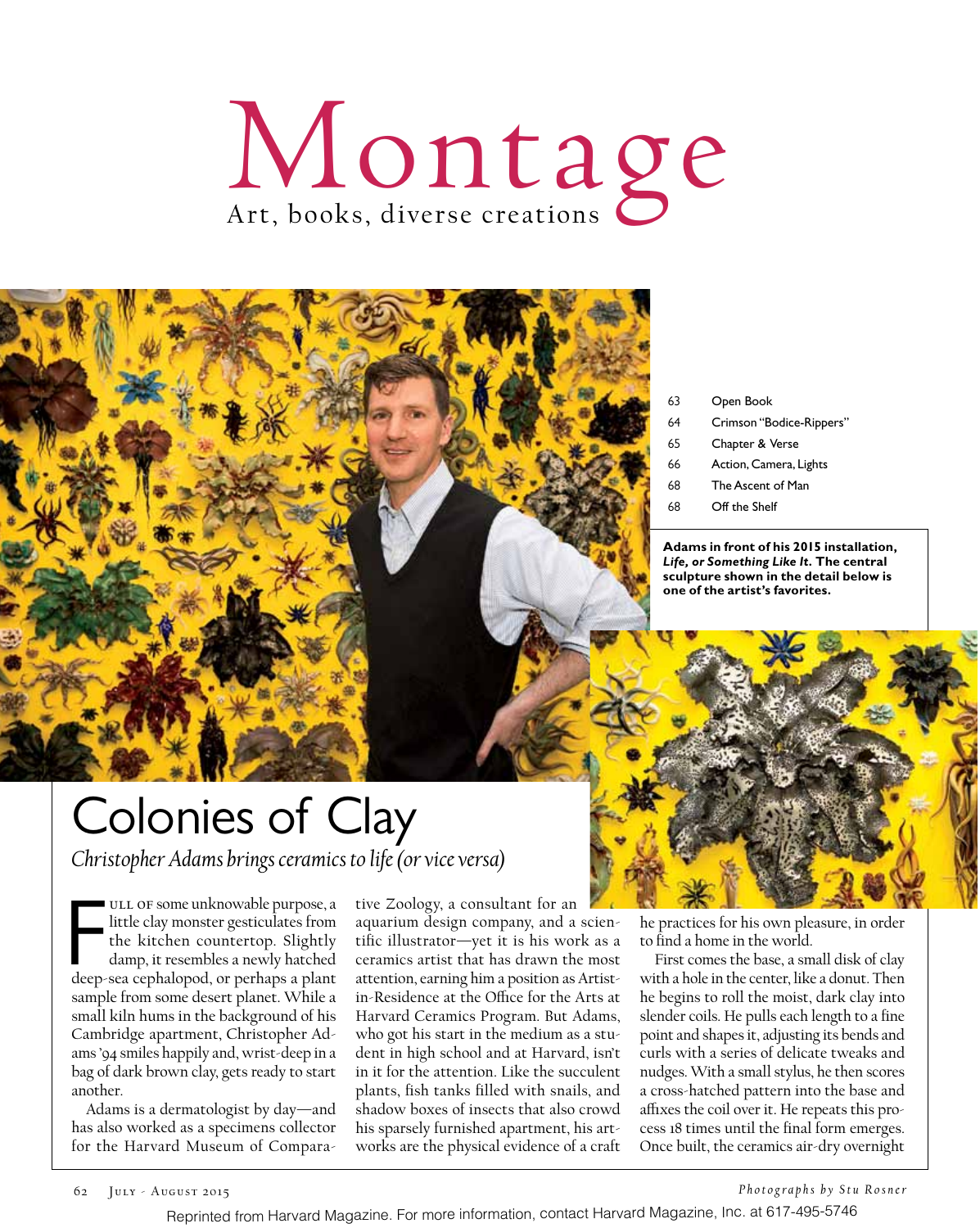before their firing. Afterward they can be dipped in glaze and fired again, as many times as desired, for striking combinations of color and surface texture.

After a decade of working in this mode, Adams still doesn't know what to call the objects he makes—they're just his "things." Critics sometimes assume the work alludes to specific, real-life organisms, but Adams himself resists drawing direct links between his ceramics and the natural world. The things are not obviously identifiable as either flora or fauna, and if in some moments they seem familiar (a leafy formation that hints at lettuce, or a color combination reminiscent of a tropical beetle), in others they are decidedly alien: the deep black, metallic glaze that will coat the kraken in his kitchen will be unlike anything found in the wild.

But, Adams explains, as he pieces together the tiny tentacled monster in front of him, he sets himself certain rules. In this case, each object has 18 limbs, which are always assembled in the same order, clockwise around the base. He pursues variations on a given combination of forms to their natural end—as in nature, he says, a species tends toward dwarfism or gigantism—and produces anywhere from five to 500 objects within a specific class. When it stops evolving, he moves on.

In his installations, density has an aesthetic efect—evoking an overcrowded terrarium, a proliferation of life just barely held at bay by the grid formation—but it's also a product of necessity. Adams has made so many things that there's literally nowhere else to put them. His studio space on campus, filled with tall racks loaded with crammed trays, has no room for him to actually work. Hundreds of works are scattered about his Cambridge home. Five years ago he purchased a 20-room Victorian farmhouse in New Hampshire—in no small part, he says, "for storage space." The hayloft in the three-story barn there is also crowded with ceramic organisms, ranging in size from something that could be cradled in a palm to something that could easily strangle someone to death.

He produces ceramics almost daily and nearly compulsively, but only through the intervention of a couple of friends in New York did he begin to show at all. Because his apartment was getting crowded, he acquiesced to their encouragement (or, as he puts it, their "not-quite-coercion") to

#### OPEN BOOK

### The Photographer's Art

**Burden professor** of photography Robin Kelsey is the rare art historian with a Yale law degree (read the profle, "From Daguerreotype to Photoshop," January-February 2009, page 42). His new book, *Photography and the Art of Chance* (Harvard University Press, \$32.95), addresses the aesthetic and intellectual problem of the medium *as art,* given the means of its creation, which can have a tenuous relationship to intent. From the introduction:

**Can photographs be art?** Institutionally, the answer is obviously yes. Our art museums and galleries abound in photography, and our scholarly journals lavish photographs with attention once reserved for work in other media.…

The situation, however, is not as rosy and simple as all that. It's not as though the art world assimilated photography solely on the basis of disinterested inquiry and careful argument. There were many incentives at work, including the lure of a proftable new market and the desire for more accessible museums.… Although some troubling aspects of these terms have received signifcant attention in recent years, one issue remains neglected: chance.

Photography is prone to chance. Every taker of snapshots knows that. The first look at a hastily taken picture is an act of discovery. In this one, an expression is exuberant or a gesture is winning; in that one, a mouth is agape or a hand blocks a face. Once in a blue moon, a rank amateur produces an exquisite picture. Trained photographers may be better at anticipating when and how such a picture might be made, but even they take scores of shots for every one worth posting or publishing.…Has the person who has accidentally taken a superb photograph made a work of art? The conspicuous role of chance in photography sets it apart from arts such as painting or literature. Whereas in a traditionally deliberate art form, such as the novel, chance comes across as something contrived, in photography it comes across as something encountered. What does it mean that photography so often entails a



**Julia Margaret Cameron,** *Madonna and Two Children,* **1864, albumen print: artistically arranged—but could she control the expressions?**

process of haphazard making and careful sorting?

These are questions that the art world has tended to muffle or ignore. Chance, one might say, lacks a constituency. Generally speaking, it valorizes neither the photograph nor the photographer. Most photographers, collectors, and curators would prefer to suggest that a picture speaks for itself and therefore the circumstances of its production are immaterial, or to presume that pictorial success reflects a mastery of the medium. But... [p]hotographs, to be meaningful, must be products of history, and that history is haunted by chance.

*Courtesy of George Eastman House, International Museum of Photography and Film* **HARVARD MAGAZINE** 63

Reprinted from Harvard Magazine. For more information, contact Harvard Magazine, Inc. at 617-495-5746